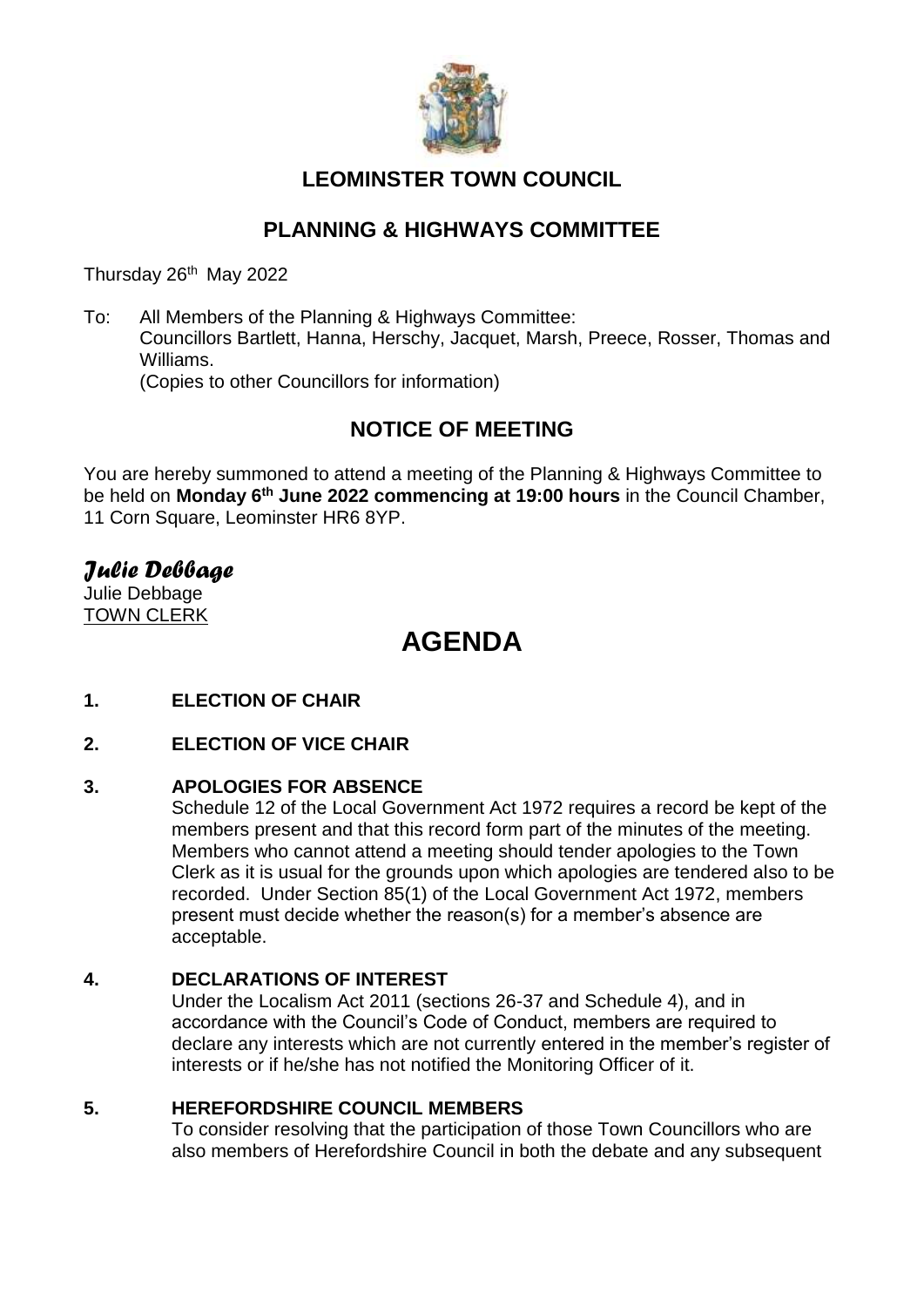vote on matters contained in this agenda is on the basis that the views expressed are preliminary views taking account of the information currently available to the Town Council and that County Councillors reserve their final views on all applications until they are in full possession of all relevant information both for and against**.**

# **6. REQUESTS FOR DISPENSATIONS**

To consider requests for dispensations (must be notified in writing).

### **7. QUESTIONS FROM THE PUBLIC (maximum 15 minutes)**

To receive questions and statements from members of the public as provided for in Standing Orders.

### **8. MINUTES OF PREVIOUS MEETING**

To receive and approve as a correct record the minutes of the Planning & Highways Committee meeting held on 9<sup>th</sup> May 2022.

### **9. PLANNING**

### **(a) Planning applications**

The following applications have been received from the Planning Authority and require comment for determination by Herefordshire Council:

**Application no & site address:** Planning Consultation – **221394** – 24 High Street, Leominster, Herefordshire HR6 8LZ **Description:** Proposed change of use for part of ground floor and part of first floor to provide a 3 bedroom residential unit. **Applicant(s):** Mr O Irdem **Grid ref:** 349614, 259044 **Application type:** Planning Permission **Website link:** http://www.herefordshire.gov.uk/searchplanningapplications

### **Application no & site address:** Planning Re-consultation – **220273** – 41,43 & 45 Pump Piece, Leominster, Herefordshire HR6 8HR

**Description:** Proposed change of use from registered care home (C2) to dwelling houses C3(B). Single storey rear extension and front elevation alterations to no 41 and associated disabled access modifications, including access ramps to front and rear gardens.

**Applicant(s):** Mr Deepesh Patel

**Grid ref:** 349046, 258764

**Application type:** Planning Permission

**Website link:** http://www.herefordshire.gov.uk/searchplanningapplications

### **Application no & site address:** Planning Consultation – **221583** – 15 South Street, Leominster, Herefordshire HR6 8JA

**Description:** Proposed re-roofing and repairs. Replacement of Victorian pattern first floor windows to Georgian pattern sash windows. Removal of existing roof space access dormers and changing to 4no. metal glazed access rooflights. Changing inner roof plane velux rooflight with metal conservation type. Installation of metal glazed access rooflight to the front roof face to allow access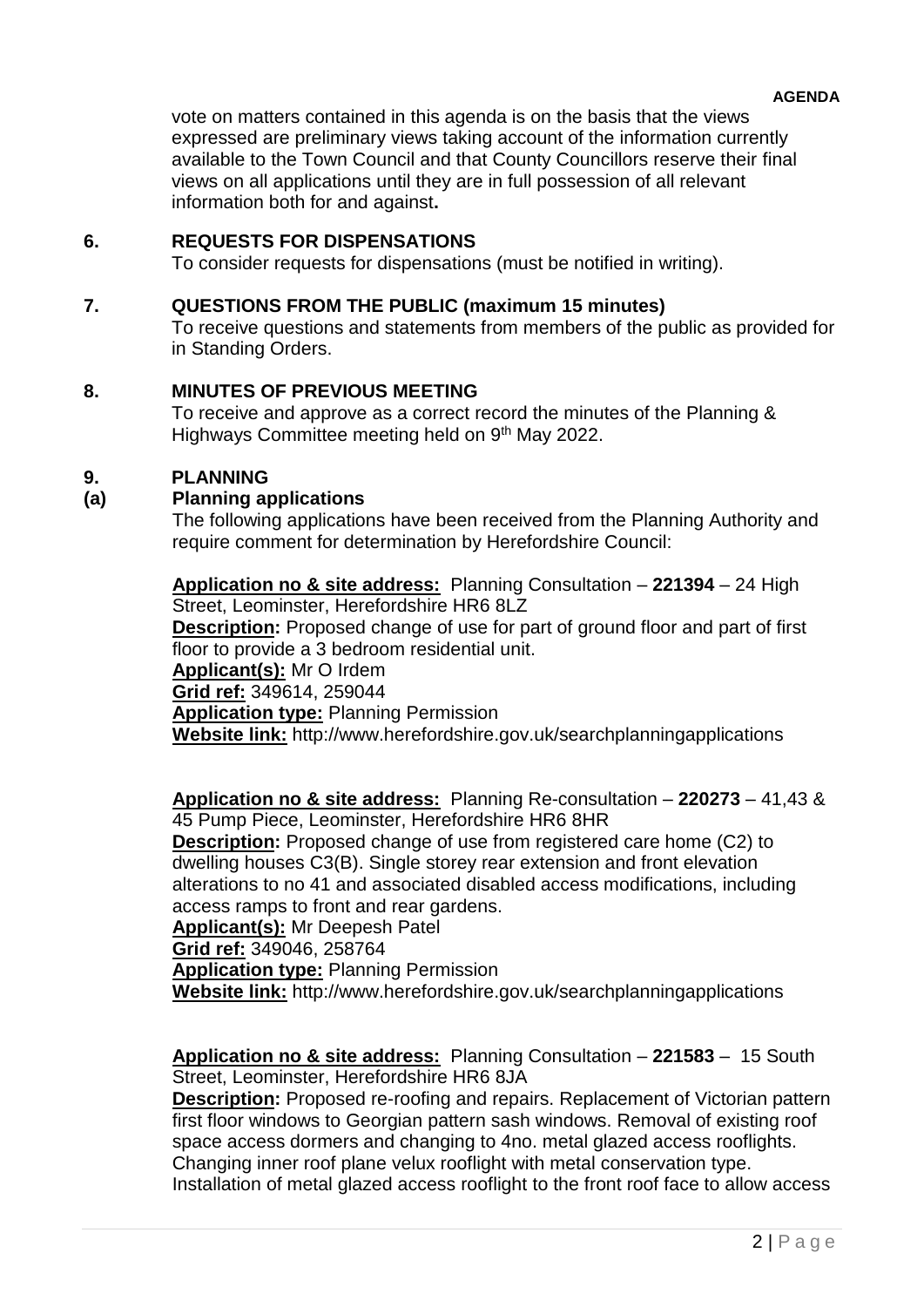### **AGENDA**

to the parapet gutter for maintenance. Upgrading insulation of roof and replacing inappropriate Tenno plastic roof underlay with breathable underlay.

**Applicant(s):** Mr Philip Cornell **Grid ref:** 349651, 258948 **Application type:** Full Householder **Website link:** http://www.herefordshire.gov.uk/searchplanningapplications

**Application no & site address:** Planning Consultation – **221584** – 15 South Street, Leominster, Herefordshire HR6 8JA

**Description:** Proposed re-roofing and repairs. Replacement of Victorian pattern first floor windows to Georgian pattern sash windows. Removal of existing roof space access dormers and changing to 4no. metal glazed access rooflights. Changing inner roof plane velux rooflight with metal conservation type. Installation of metal glazed access rooflight to the front roof face to allow access to the parapet gutter for maintenance. Upgrading insulation of roof and replacing inappropriate Tenno plastic roof underlay with breathable underlay. **Applicant(s):** Mr Philip Cornell

**Grid ref:** 349651, 258948

**Application type:** Listed Building Consent **Website link:** http://www.herefordshire.gov.uk/searchplanningapplications

- **(b) Local Plan Policy Options Consultation** to note the completed Local Plan Policy Options Consultation Questionnaire. Please see supporting documents.
- **(c) Section 106**  to note that S106 agreements for Leominster are currently being reviewed by Herefordshire Council. To discuss the list further.

### **10. DECISIONS**

The following planning decisions had been received from Herefordshire Council. This list covers the period since publishing the last agenda until 20<sup>th</sup> May 2022.

### **Leominster South**

**Number:** P220656/FH **Current status:** Determination Made **Decision:** Approved with Conditions **Type:** Full Householder **Location:** Clyde House, Barons Cross Road, Leominster, Herefordshire HR6 8QX **Proposal:** Proposed single storey front extension and detached garage. **Comment:** No Objection but could there be a condition placed on the garage

that prevents it being converted into a separate dwelling. Also the Leominster Area Neighbourhood Plan, LANP 9 Greening of the town centre, states that proposals that would lead to the greening of the town centre will be encouraged. Would it be possible to plant a tree to help with pollution issues on Bargates?

**Leominster South Number:** P220714/FH **Current status:** Determination Made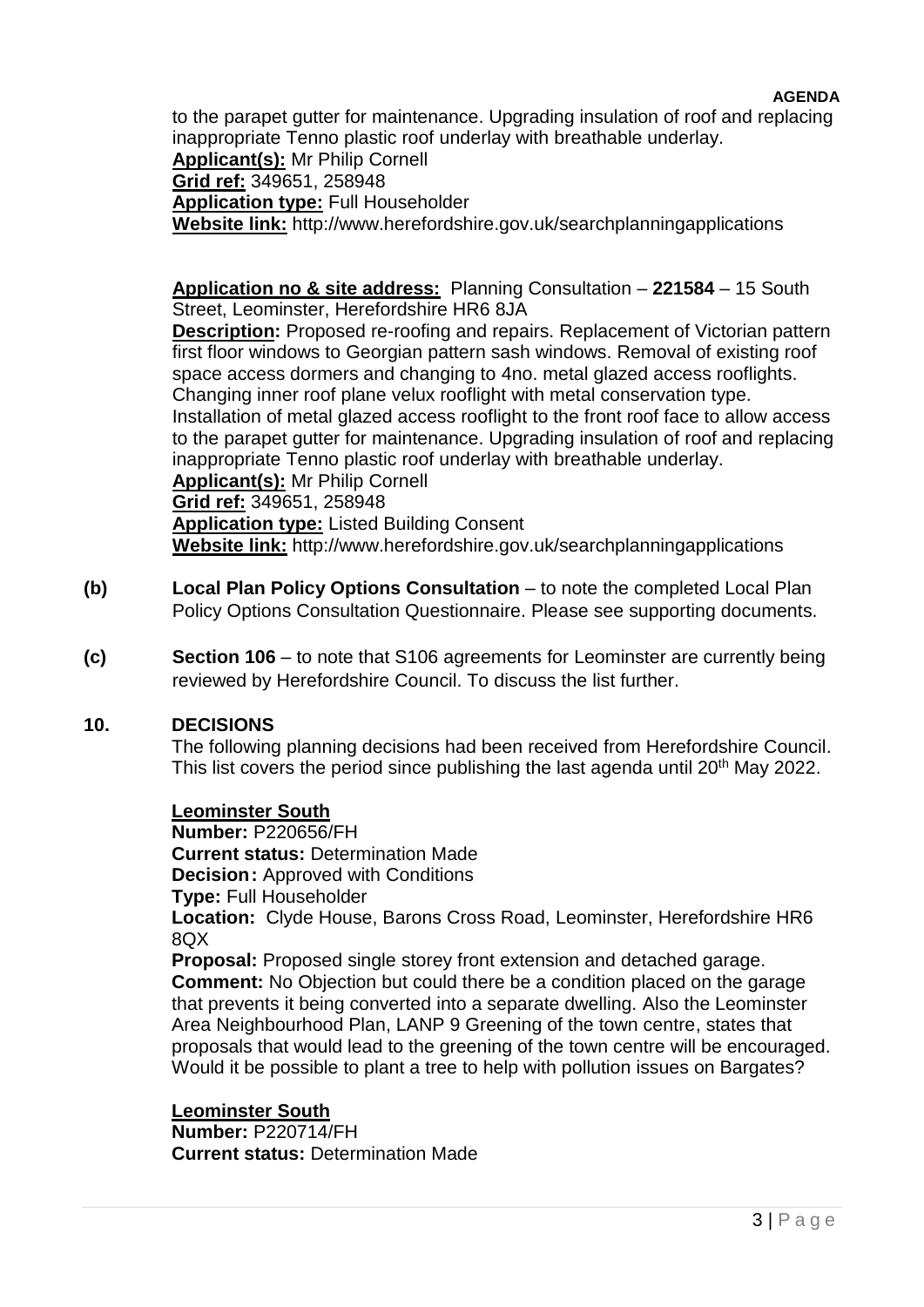**Decision:** Approved with Conditions **Type:** Full Householder **Location:** 7 Wynyard Close, Leominster, Herefordshire HR6 8HH **Proposal:** Proposed attached garage **Comment:** No Objection

### **Leominster West**

**Number:** P220727/FH **Current status:** Determination Made **Decision: Approved with Conditions Type:** Full Householder **Location:** 6 Godiva Road, Leominster, Herefordshire HR6 8UQ **Proposal:** Proposed first floor extension on top of existing garage to create new bedroom and en-suite. **Comment:** No Objection

### **Leominster West**

**Number:** P214067/F **Current status:** Determination Made **Decision:** Approved **Type:** Planning Permission **Location:** Hillcroft, 48 Green Lane, Leominster, Herefordshire HR6 8QW **Proposal:** Change of use and relocation of wooden shed. (Retrospective) **Comment:** No Objection

### **11. HIGHWAYS AND PARKING MATTERS**

- **(a) Highway and Parking Matters -** To consider any parking and highway issues relating to the Parish of Leominster.
	- **Speed Indicator Device (SID) A44 Mill Street, Leominster** to consider hiring a SID to be sited at the SID base location on Mill Street and to note that SIDs are temporary devices to only be installed on 1 month deployments with no return to the same location within 2 months. Please see supporting documents for a map of the SID base location on Mill Street.
	- **Pedestrian Crossing, Barons Cross, Leominster**  to review the General Arrangement drawing of the proposed scheme and confirm whether the Committee is in agreement with the proposals. Please see supporting documents.
	- **Public Footpath Diversion Orders for ZC85 (part) and ZC 86 (part)** to consider both diversion orders and following discussion, submit comments to Herefordshire Council. Please see supporting documents.

## **12. DATE OF NEXT MEETING**

The next meeting will be held on Monday 4<sup>th</sup> July 2022 in the Council Chamber, 11 Corn Square, Leominster, HR6 8YP commencing at 7:00pm.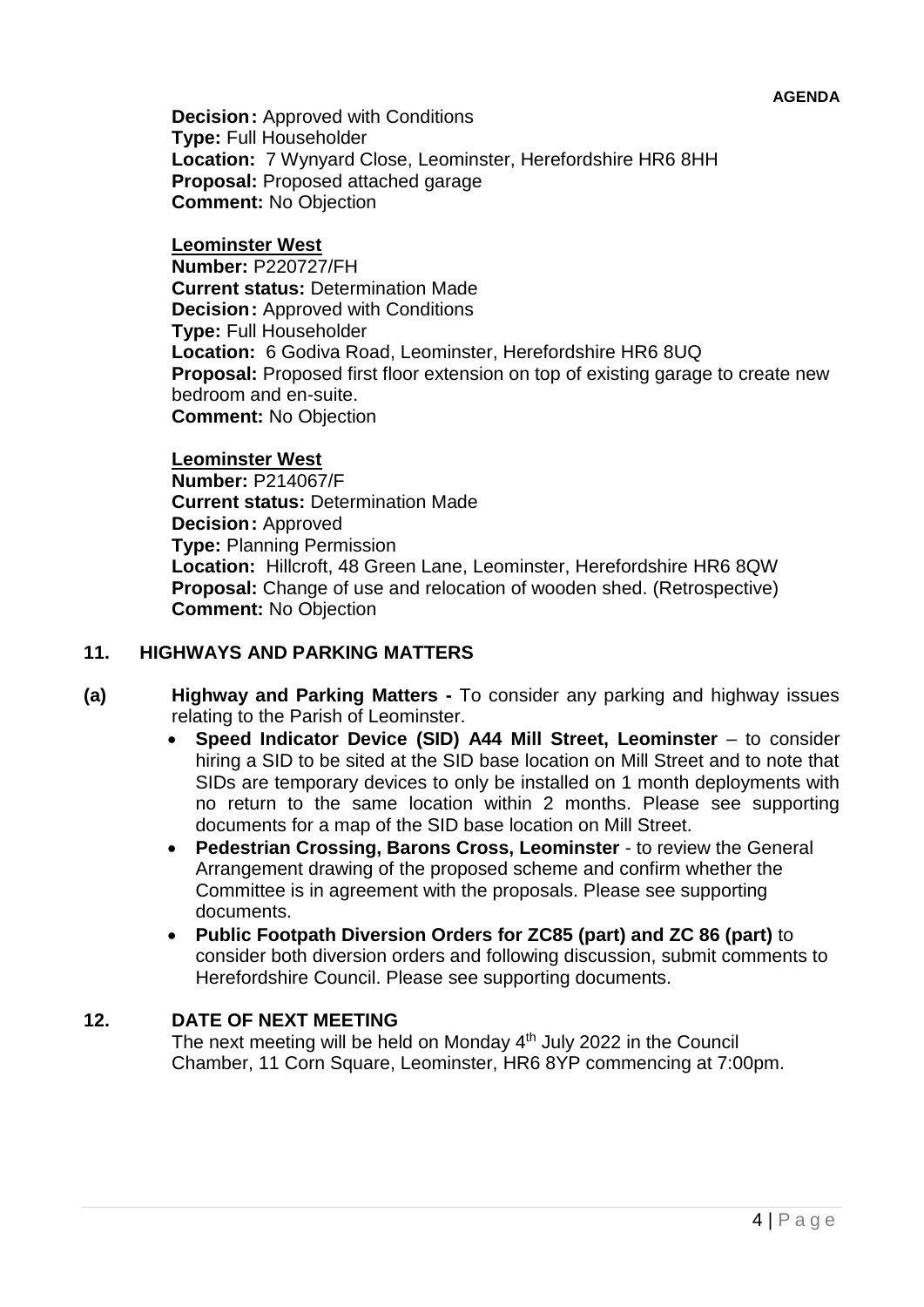# **LEOMINSTER TOWN COUNCIL**

# **PLANNING & HIGHWAYS COMMITTEE**

Minutes of the Planning & Highways Committee meeting held on Monday 9<sup>th</sup> May 2022 commencing at 19:00 hours in the Council Chamber, 11 Corn Square, Leominster HR6 8YP

**MEMBERS PRESENT:** Councillors Bartlett, Hanna, Jacquet, Marsh, Preece, Rosser, Rumsey and Williams.

**OFFICERS PRESENT:** Town Clerk, Democratic Services Officer.

**ALSO PRESENT:** Two members of the public.

### **PH12/22 APOLOGIES FOR ABSENCE**

Apologies for absence were received and accepted by the Committee for Cllr Herschy (Holiday) and Cllr Thomas (Holiday).

In the absence of the Chair and Vice-Chair, Committee **RESOLVED** to appoint Cllr Rumsey as Chair for the meeting.

### **PH13/22 DECLARATIONS OF INTEREST**

The following declarations of interest were received: Planning Applications 221161 and 221162 – Cllrs Rosser, Rumsey and Williams (members of the Rankin Club).

### **PH14/22 HEREFORDSHIRE COUNCIL MEMBERS**

Committee **RESOLVED** that the participation of those Town Councillors who are also members of Herefordshire Council in both the debate and any subsequent vote on matters contained in this agenda was on the basis that the views expressed were preliminary views taking account of the information that was currently available to the Town Council and that County Councillors reserved their final views on all applications until they were in full possession of all relevant information both for and against**.**

### **PH15/22 REQUESTS FOR DISPENSATIONS**

No requests for dispensation had been received.

### **PH16/22 QUESTIONS FROM THE PUBLIC**

Two members of the public were present. The following matters were raised:

 **Issues on A44 near Porters Mill Close** – A member of the public thanked the clerk and Cllr Jacquet for attending meetings to review the issues that had previously been raised. It was noted that many of the issues regarding noise and vibration are due to the road surface (rather than speeding) and that the issues could be resolved if the road was resurfaced and through the positioning of a Speed Indicator Device (SID).

The member of the public said that a neighbour had advised them that all roads in Leominster were due to be resurfaced in 2023 and queried whether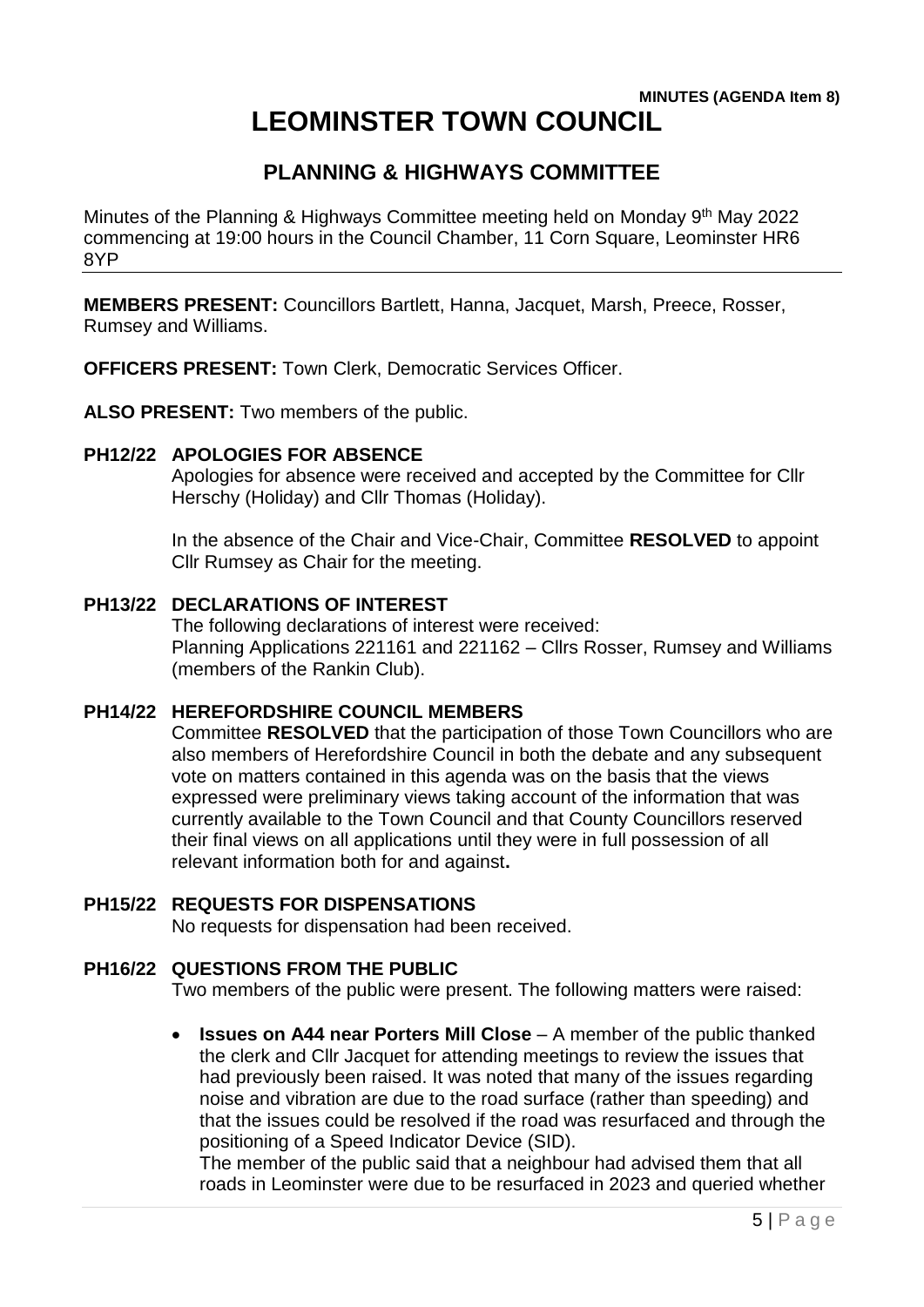this would include Mill Street. Cllr Rumsey advised that this was incorrect. The clerk confirmed that work will be carried out on some roads in the town centre through the High Street Heritage Action Zone scheme.

It was noted that a SID should be located near B&Q. The clerk has contacted Balfour Beatty to confirm the exact location.

A further meeting, with the police, is scheduled for August following a period of traffic monitoring.

The clerk advised that any issues should continue to be reported to the Locality Steward or raised with Balfour Beatty via their website.

 **Proposed access to new health hub** – The clerk confirmed that she had contacted a representative from Frank H Dale Ltd and is in the process of arranging a meeting to discuss the access issues. It was also confirmed that the planning moratorium will apply to the new health hub.

# **PH17/22 MINUTES OF PREVIOUS MEETING**

It was **RESOLVED** that the minutes of the Planning & Highways Committee meeting held on 11<sup>th</sup> April 2022 be agreed and signed as a correct record.

# **PH18/22 PLANNING**

**(a) Planning applications –** It was **RESOLVED** to submit the following comments to Herefordshire Council:

**Application no & site address:** Planning Consultation – **221161** – Ranking Club, 5-7 Corn Square, Leominster, Herefordshire HR6 8LR

**Description:** Roof replacement, from concrete tile to Natural Slates. Removal of later dormer windows and repairs to the chimney stacks. Replacement of rainwater goods. Repairs to Sash windows with the reinstatement of 5 no new of windows to the second floor. Facade render repairs and redecoration. **Applicant(s):** Mr Allan Williams

**Grid ref:** OS 349717, 259034

**Application type:** Planning Permission

**Comment:** Leominster Town Council resolved that, as it has an interest, it will not be commenting on this application. Members of the public are free to make recommendations through the relevant channels.

**Application no & site address:** Planning Consultation – **221162** – Ranking Club, 5-7 Corn Square, Leominster, Herefordshire HR6 8LR

**Description:** Roof replacement, from concrete tile to Natural Slates. Removal of later dormer windows and repairs to the chimney stacks. Replacement of rainwater goods. Repairs to Sash windows with the reinstatement of 5 no new of windows to the second floor. Facade render repairs and redecoration.

**Applicant(s):** Mr Allan Williams

**Grid ref:** OS 349717, 259034

**Application type:** Listed Building Consent

**Comment:** Leominster Town Council resolved that, as it has an interest, it will not be commenting on this application. Members of the public are free to make recommendations through the relevant channels.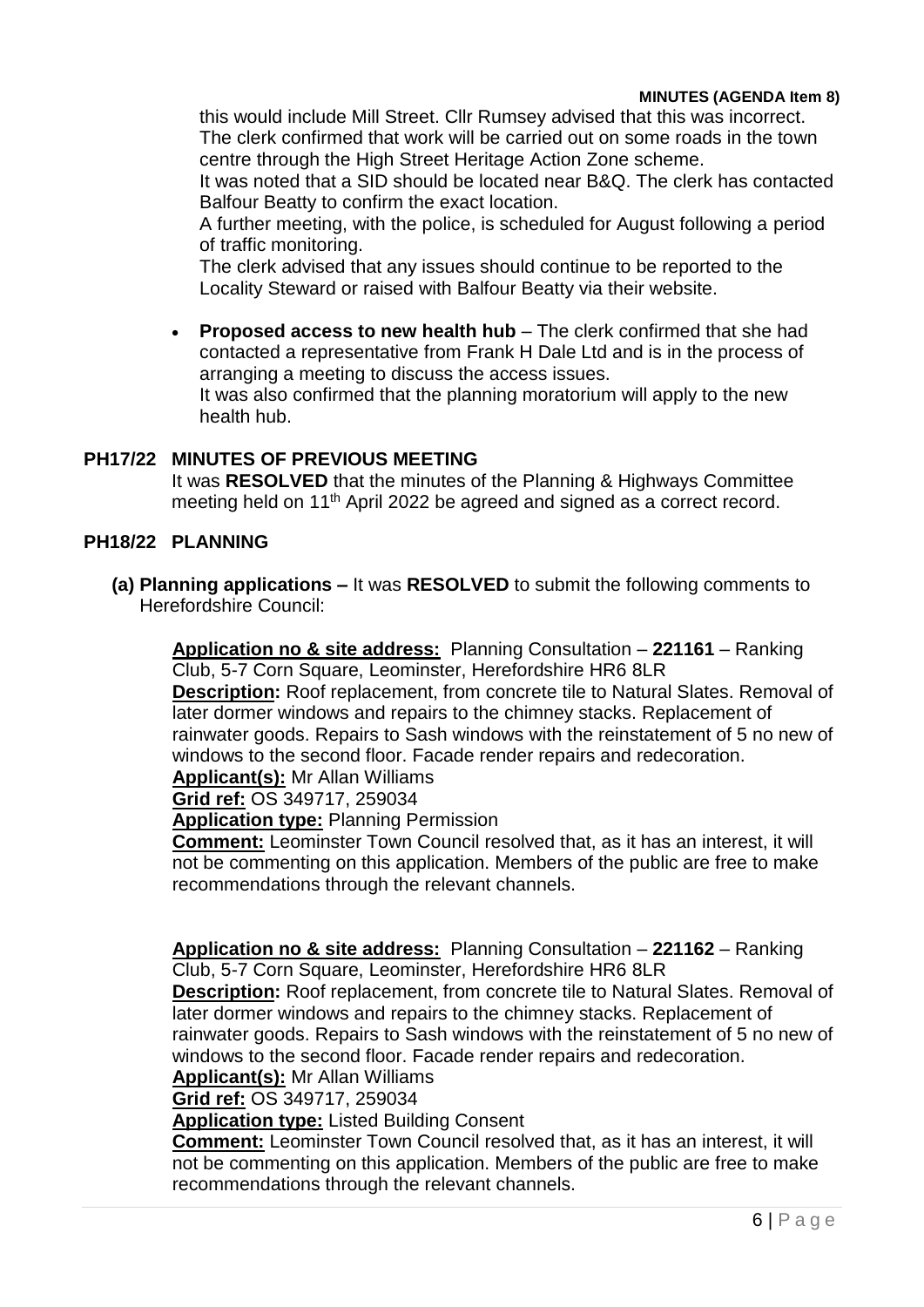**Application no & site address:** Planning Re-consultation – **190367** – Broad Farm, Leominster, Herefordshire HR6 0AN

**Description:** Proposed change of use of redundant agricultural buildings to mixed B8and E(g)(iii) use. Retrospective

**Applicant(s):** Mr M Sparey

**Grid ref:** OS 349119, 260450

**Application type:** Planning Permission

**Comment:** No Objection provided the building is fitted out to industrial standard. The Town Council Planning & Highways Committee also support the previous comments by Luston Group Parish Council regarding the disapproval of retrospective applications.

**Application no & site address:** Planning Consultation – **221249** – Plot 7ab, Leominster Enterprise Park, Leominster, Herefordshire HR6 0LA **Description:** Erection of new depot including salt barn, fuelling area, garage and wash area, staff offices and facilities, with associated landscaping, access, circulation, external storage and parking areas. **Applicant(s):** National Highways

**Grid ref:** OS 349898, 257795

**Application type:** Planning Permission

**Comment:** Objection

**Application no & site address:** Planning Consultation –**221274** – 51 Etnam Street, Leominster, Herefordshire HR6 8AE

**Description:** T1: Poplar - dismantle and fell to as near ground level as possible. T2: Cypress - fell to ground level. T3: Holly/ivy - reduce the overall crown down to leave at approx wall height Shrubs - clear the lower shrubs, going no further than the bamboo.

**Applicant(s):** Mr Leech

**Grid ref:** OS 34983, 258963

**Application type:** Works to Trees in a Conservation Area

**Comment:** Objection due to the trees being lost in the height of the bird nesting season.

**Application no & site address:** Planning Consultation –**221279**– 198 Ridgemoor Road, Leominster, Herefordshire HR6 8UN

**Description:** First floor extension over existing single storey garage creating a new bedroom and ensuite

**Applicant(s):** Mr Chris Williams

**Grid ref:** OS 34330, 259924

**Application type:** Full Householder

**Comment:** No Objection in principle but the extension should not be used as a separate dwelling.

**(b) Local Plan Policy Options Consultation** – Committee considered the recommendations from Cllr Hanna for completion of the Local Plan Policy Options Consultation Questionnaire. Committee **RESOLVED** to send further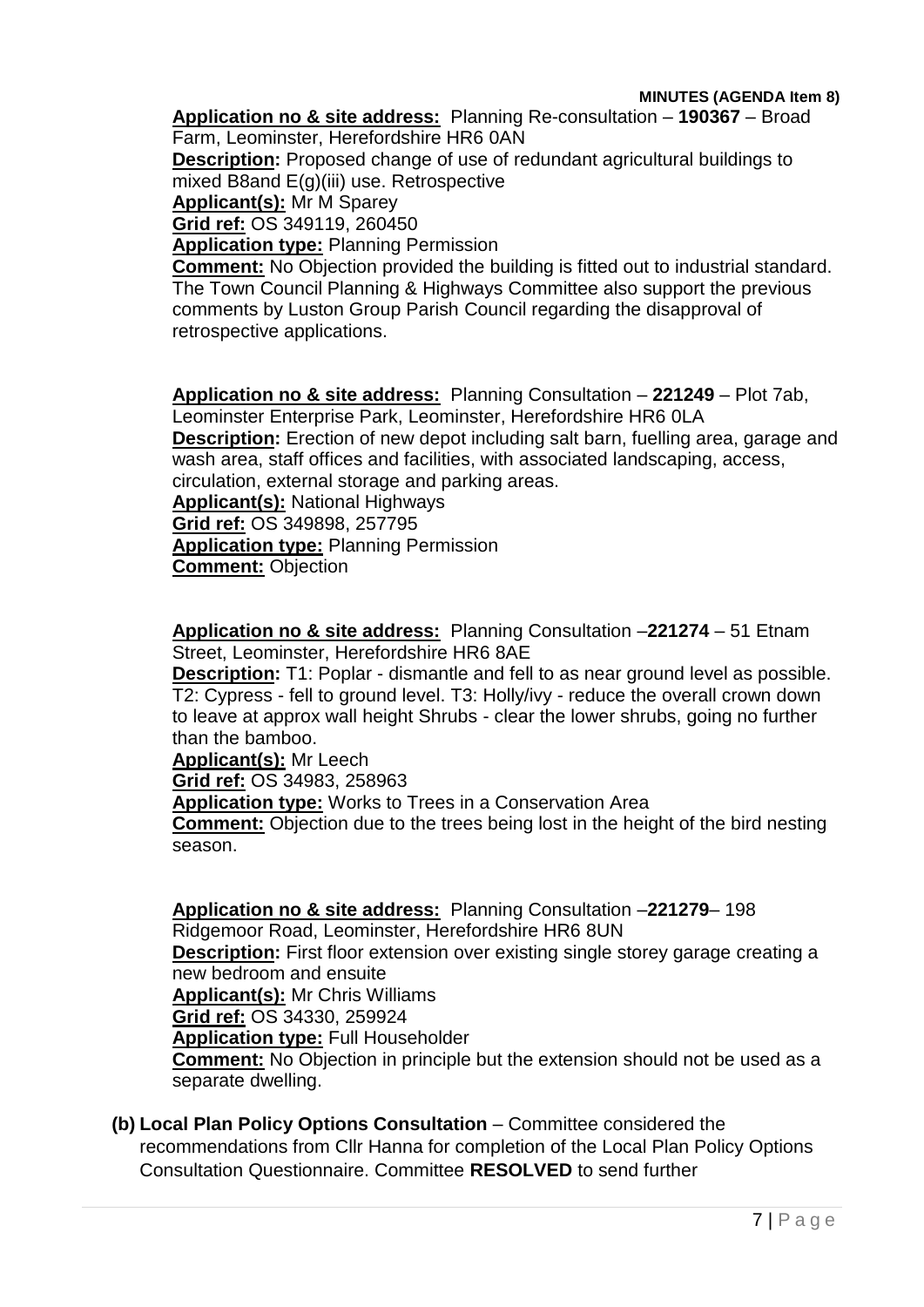responses to the clerk by 13<sup>th</sup> May 2022 in order that the clerk can collate the responses. The clerk will circulate details of additional responses, to Committee members, prior to submission of the questionnaire.

- **(c) TREES - 5-day notices**  Committee noted the response, from the Service Manager Built and Natural Environment at Herefordshire Council, regarding the issue of 5-day notices and the planting of replacement trees. The Town Council will be notified when 5-day notices are issued. The clerk will contact the Tree Warden when a 5-day notice has been received. If the Tree Warden is unable to review the notice, the 5 day notice will be forwarded to the Environmental & Grounds Supervisor to action.
- **(d) Rural Settlements Services and Environmental Survey**  Committee considered the information in the Rural Settlements Services and Environmental Survey. Committee made the following comments:
	- Does the number of residential dwellings and population for Brierley include migrant workers in the area because if it does this number seems too low?
	- The employment Facilities for Brierley don't seem to include the S&A Davies packing plant.
	- The employment Facilities for Wharton don't include at least 5 businesses registered to Wharton Court.
	- It was suggested that Brierley might be on the edge of flood risk.
	- It was suggested that Ivington should be Yes to flood risk and not on edge.
- **(e) Final Dissertation Report Questionnaire**  Committee completed a questionnaire, for a student at the University of the West of England, regarding the Town Council's working relationship with the Planning Authority.
- **(f) Update on Land at Dukes Walk –** Committee noted an update regarding Planning Application 214329 Dukes Walk. The Planning Authority are considering enforcement action relating to the demolition of the building.

# **PH19/22 DECISIONS**

The following planning decisions received from Herefordshire Council were noted. These were presented at the meeting.

# **Leominster East**

**Number:** P213850/L **Current status:** Determination Made **Decision:** Approved with Conditions **Type:** Listed Building Consent **Location:** Jazz Hair Studio, The Old School, Burgess Street, Leominster, Herefordshire HR6 8DE **Proposal:** Proposed works to the building to facilitate the creation of a flat on the first floor. Works include creation of an internal glazed entrance lobby, a new fireproof partition wall, removal of existing C20 stud walls, and reinstatement and raising of former sash window on east elevation.

**Comment:** No Objection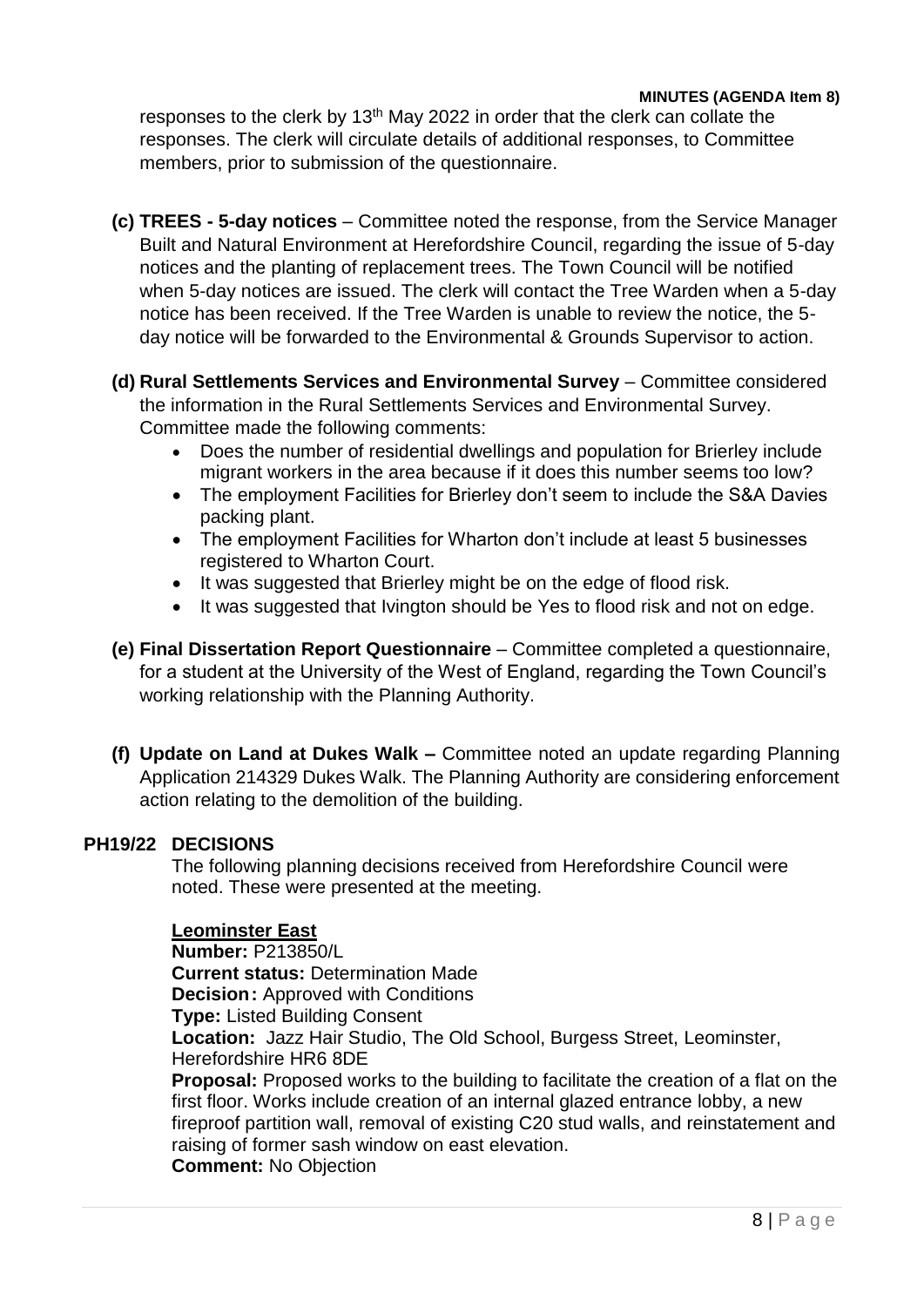### **Leominster East**

**Number:** P220396/K

**Current status:** Determination Made

**Decision:** Trees in Cons Area Works Can Proceed

**Type:** Works to Trees in a Conservation Area

**Location:** Dental Surgery, 16 Church Street, Leominster, Herefordshire HR6 8NQ

**Proposal:** Hazel - old coppice now overgrown and causing excessive shading to neighbouring property. Yew tree - removal of some lateral boughs that are overtaking garden and causing excessive shading.

**Comment:** No Objection but as the work to the Hazel in not clearly stated in the application, the Leominster Town Council Planning & Highways Committee request that it is coppiced and not removed.

### **Leominster East**

**Number:** P213282/L **Current status:** Determination Made **Decision:** Approved with Conditions **Type:** Listed Building Consent **Location:** 13 Broad Street, Leominster, Herefordshire HR6 8BZ **Proposal:** Proposed signage to be fixed to the frontage of the building. **Comment:** No Objection

#### **Leominster East**

**Number:** P213283/A **Current status:** Determination Made **Decision:** Approved with Conditions **Type:** Advertisement Consent **Location:** 13 Broad Street, Leominster, Herefordshire HR6 8BZ **Proposal:** Proposed signage to be fixed to the frontage of the building. **Comment:** No Objection

### **Leominster South**

**Number**: P190071/F **Current status:** Determination Made **Decision:** Approved with Conditions **Type:** Planning Permission **Location:** Laboratory building rear of Barons Cross Lodge, Barons Cross Road, Leominster, Herefordshire **Proposal:** Conversion of Laboratory Building and attached single storey building to a four-bedroom dwelling with garage/workshop. **Comment:** No Objection

#### **Leominster South**

**Number:** P213943/O **Current status:** Determination Made **Decision:** Refused **Type:** Outline **Location:** Land South of Barons Cross Road, Leominster, Herefordshire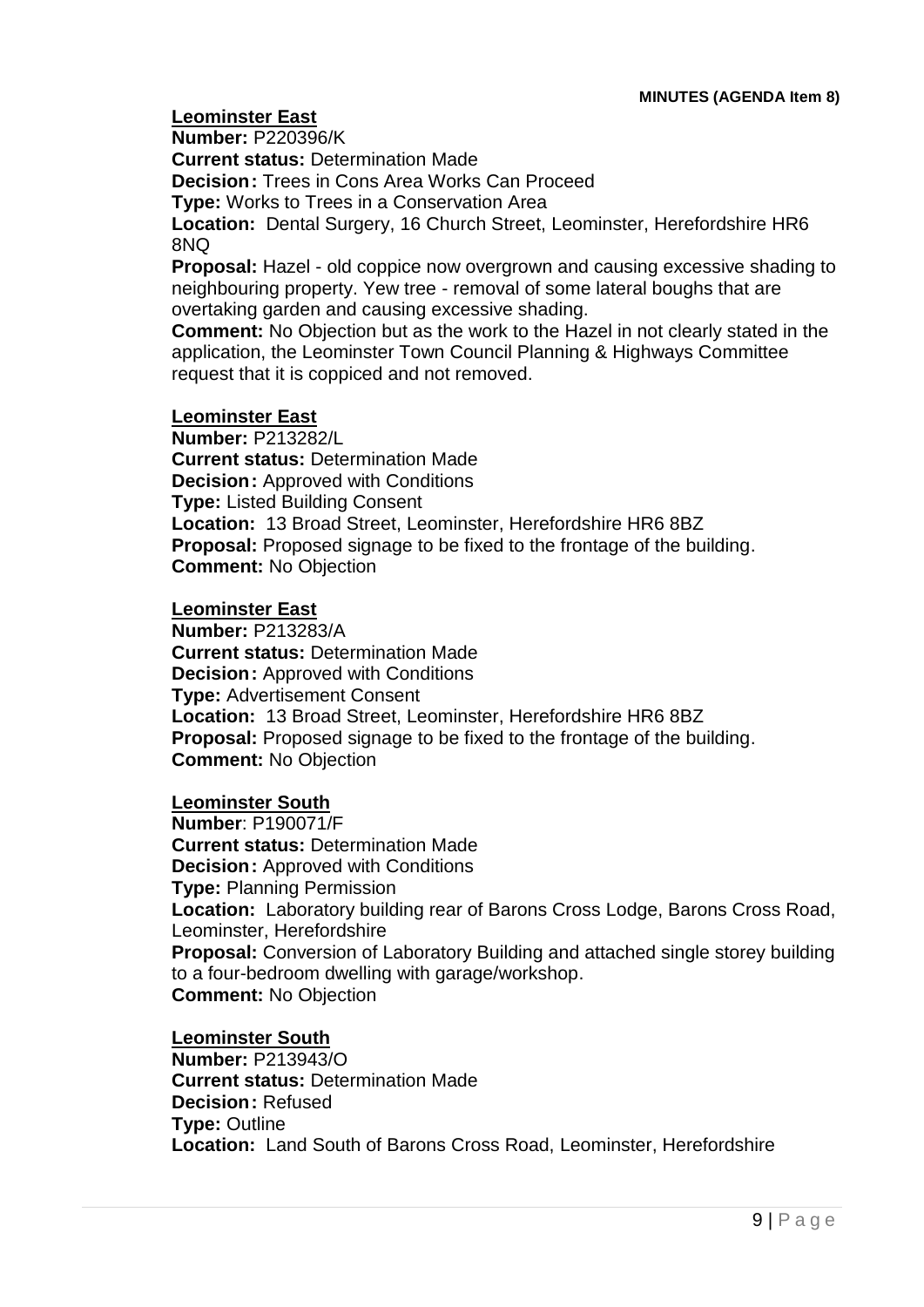**Proposal:** Outline planning application for the erection of 118 dwellings, public open space and associated works with all matters save for access to be reserved for future approval.

**Comment:** Leominster Town Council object to the planning application on the following grounds:

Access issues - a narrow road at the end of a series of cul-de-sacs. Unsuitability of land for development.

LANP 2 - Development of the Leominster Sustainable Urban Extension will be permitted subject to the criteria in Policy LO2 of the Core Strategy and the following requirements:

(a) A detailed masterplan is in place for the whole site. Individual sites should be signed in accordance with this plan. The development of the site should be phased and designed so the look and the feel of the urban extension is of distinct incremental developments with a variety of layouts including squares,

courtyards, lanes and terraces rather than a uniform housing estate. Good connections to Leominster Town are essential. The application fails on this point. LANP19 Community & Highways Infrastructure - Proposals to create new and improved walking, cycling and public transport routes will be encouraged. This includes the following - Movement to and from Barons Cross. The application fails on this point.

The traffic projection is low with only 30 cars and the traffic counts took place in half term.

Traffic exits onto Ryelands Road from Westfield Walk, Ryelands Road is almost single carriageway due to parking, and also onto Bargates from Westfield Walk. Bargates has been identified as a site with a high level of air pollution.

The application refers to a Transport Plan from the 2011 Census when there was a more up to date Draft Transport Plan in 2019.

The number of houses taken into account (top of Westcroft and Bircher Close) excludes the remainder of houses in Westcroft and surrounding cul de sacs. The flooding potential for the Worcester Road area is serious as the system will be overloaded and Welsh Water have recommended a Hydraulic Modelling Assessment be carried out.

Insufficient supply of potable water for the site.

### **PH20/22 HIGHWAYS AND PARKING MATTERS**

**(a) Highway and Parking Matters –** Committee noted the following parking and highway issues, relating to the Parish of Leominster, that were reported at the meeting:

- **An update on issues reported to the town council regarding Porters Mill Close and A44** – The issues were covered under 'Questions from the Public'.
- **Road Closure Notice / A44 Mill Street, Leominster** temporary road closure Order of the level crossing by Network Rail on 3rd July 2022, 2 days (1 night – between 23:00 – 05:00 only).
- A49 directional sign Cllr Preece requested an update on the road signs on the A49, by the OK Diner, which require repositioning as they are causing viewing obstructions. The clerk has raised the matter with the Highways agency and will forward details to the Herefordshire Council Engineering Manager.